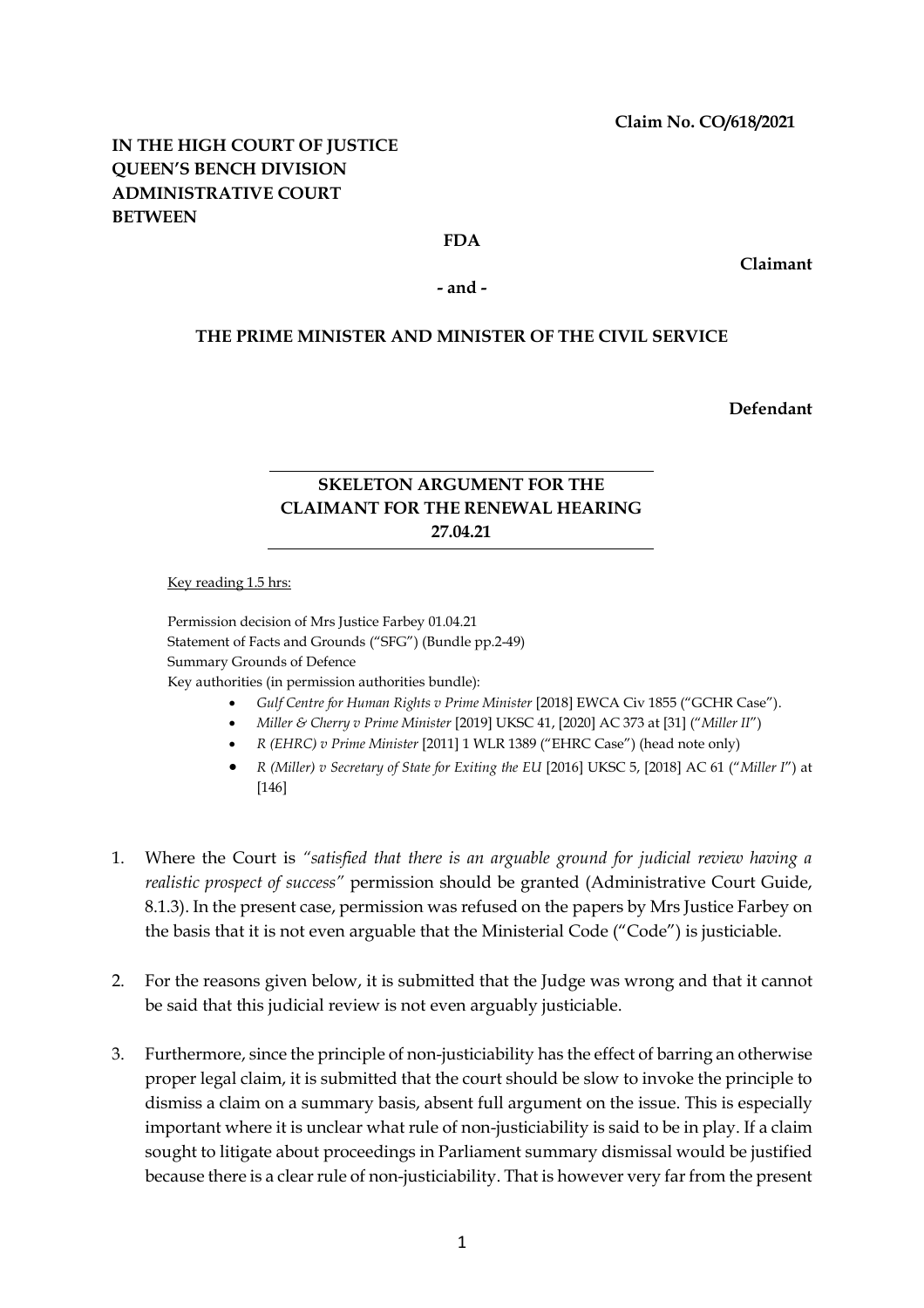case. Indeed, the Defendant appeals to a ragbag of arguments in support of the claim that the claim is non-justiciable without identifying any clear rule or principle.

- 4. Moreover, in the *GCHR Case* Burnett LCJ, Etherton MR and Hamblen LJ held that, having regard to the language used in paragraph 1 of the Code and the fact that it referred to external norms, the deletion of the reference to international law "does not involve any change in substance" in the meaning of the Code (at [23]). The Court of Appeal in that case therefore ruled on the meaning of the Code. It is powerful authority for the justiciability of the Code and certainly sufficient to surmount the threshold of arguability.
- 5. The basic complaint in this case also relates to the interpretation of paragraph 1 of the Code, which since 2018 has prohibited harassment, bullying and discrimination, and specifically this claim challenges the misunderstanding of the term "bullying" by the Prime Minister in applying the Code. The inclusion of these prohibitions in the Code has an important protective function, to protect civil servants in the workplace from harassment, bullying and discrimination by Ministers (of which there are well over 100), as was made clear when the relevant provisions were introduced in 2018:

"Parliament and Whitehall are special places in our democracy, but they are also places of work too, and exactly the same standards and norms should govern them as govern other any other workplace. We need to establish a new culture of respect at the centre of our public life: one in which everyone can feel confident that they are working in a safe and secure environment." Foreword by Theresa May [Bundle page 83]

- 6. As explained in paragraph 70 of the SFG, it is well established that public officials must give codes, guidance and other such documents their objective meaning (a document "means what it means, not what anyone  $\dots$  would like it to mean" per Bingham MR ex p. Save Our Railways, quoted at SFG [70(3)) **[Bundle page 33]**. The fact that the issue of interpretation arises in relation to an investigation into the conduct of the Home Secretary and the fact that the alleged error of law occurred in a decision of the Prime Minister does not transform an otherwise straightforwardly justiciable issue of public law into a nonjusticiable one.
- 7. As the Supreme Court stated in *Miller II* at [31]:

"… although the courts cannot decide political questions, the fact that a legal dispute concerns the conduct of politicians, or arises from a matter of political controversy, has never been sufficient reason for the courts to refuse to consider it. As the Divisional Court observed in para 47 of its judgment, almost all important decisions made by the executive have a political hue to them. Nevertheless, the courts have exercised a supervisory jurisdiction over the decisions of the executive for centuries. Many if not most of the constitutional cases in our legal history have been concerned with politics in that sense."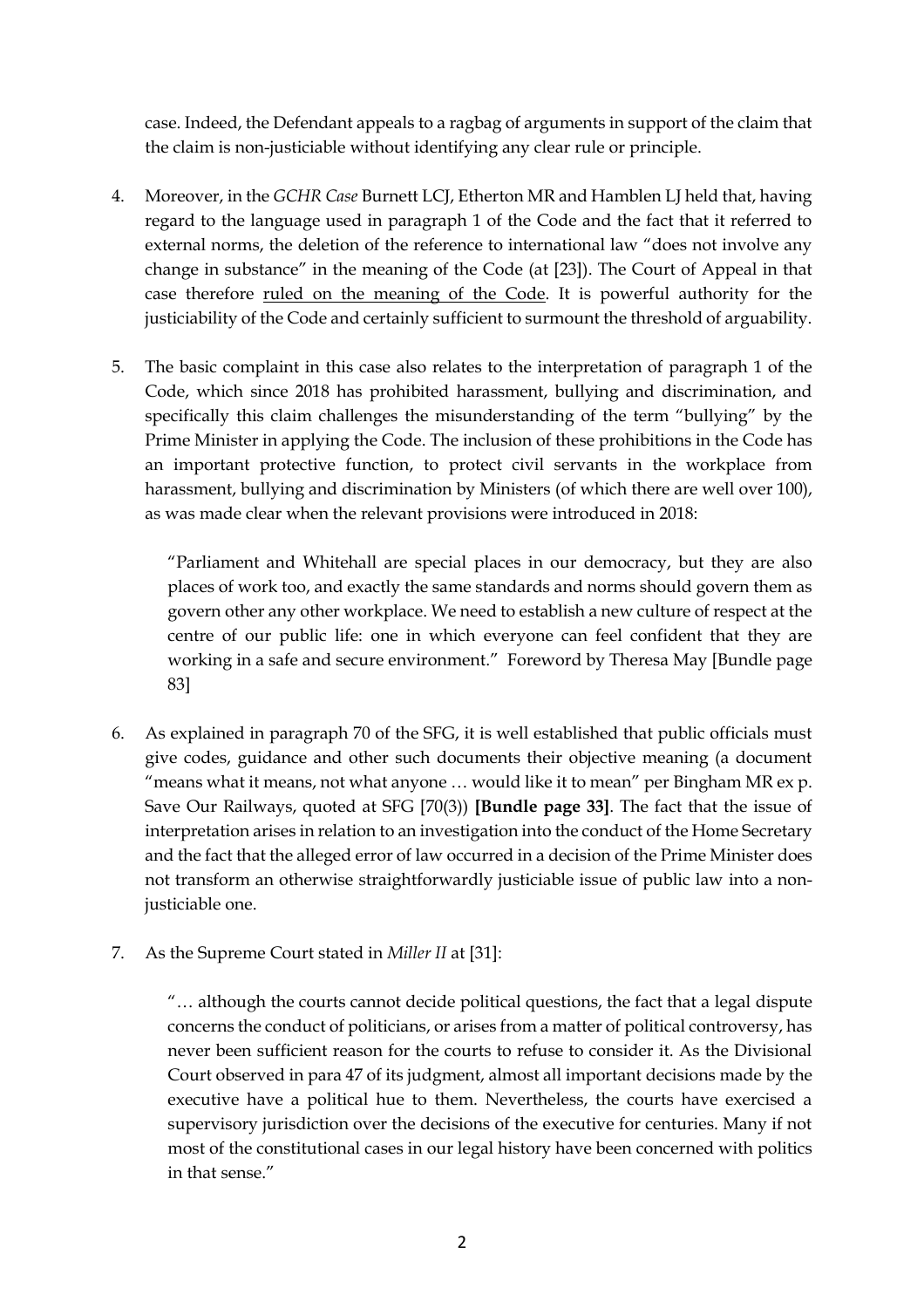- 8. In refusing permission, the Judge did not address the *GCHR Case* and did not identify any ground of non-justiciability, still less a ground that demonstrates that the claim is not even arguably justiciable. The Judge referred to the following reasons for the claim being non-justiciable,
	- (1) The Code is "not a creature of law". This is not a ground of non-justiciability. Many decisions, instructions, policies are not based on any positive law but this does not mean that they are not subject to judicial review. See e.g. *EHRC Case* (SFG at [95(1)]) concerning the Consolidated Guidance on Intelligence Sharing.
	- (2) The Code is "within the political world". As explained in paragraph 7 above by reference to [31] of *Miller II*, the fact that the decision is "within the political world" does not make it non-justiciable. The Judge cited [146] of *Miller I* in which the Supreme Court referred to constitutional conventions not being justiciable. But this claim does not relate to constitutional conventions.
	- (3) The standards in the Code are "an element of Ministerial accountability to the Prime Minister and Parliament". This is not a correct characterisation of the Code. The Code sets out the standards that everyone, including civils servants, can expect of Ministers.<sup>1</sup> It provides a standard for them to justify their actions to "Parliament <u>and</u> the public" (Code, [1.6] **[Bundle p.97]**).
	- (4) The Code "does not create legally enforceable rights". This is not a ground of nonjusticiability. Many policies, codes, guides and other documents are subjected to judicial review without them creating legally enforceable rights (see e.g. *EHRC Case*, *Ex p. Walker* (SFG at [95] **[Bundle pp.45-47]**)).
	- (5) The Code is "not arguably characterised as, or analogous to, a workplace policy". In fact, the relevant part of the Code is closely analogous. But this is not a ground of nonjusticiability.
	- (6) The Code is "not arguably characterised as, or analogous to, a policy document regulating the exercise of a ministerial discretion". This again is not a ground of nonjusticiability.
	- (7) Finally, the Judge held that the consequences "are not matters for the court". However, as made clear in the SFG at [7] the Court is not required by the judicial review to consider or express any view on whether the Home Secretary committed the acts alleged against her or the consequences that should follow.

<sup>1</sup> The Code also applies to Parliamentary Private Secretaries who are not Ministers or members of the Government: see [1.5].